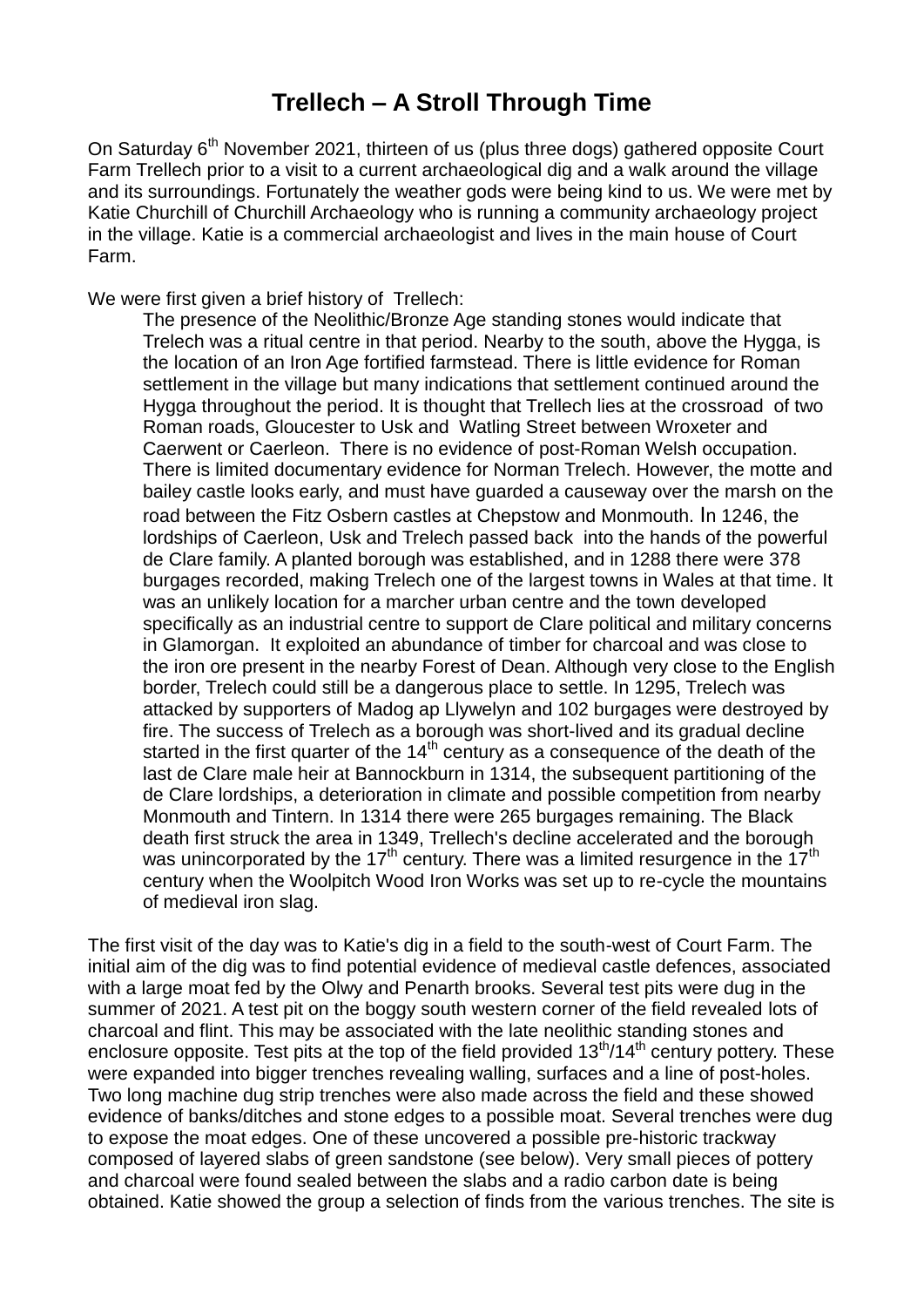very promising with archaeology spanning periods from the neolithic to post-medieval.



We then walked along the footpath towards Harold's Stones, passing the remains of medieval fish ponds. The existence of the town's medieval fish ponds and a wooden causeway (dendro. date of A.D. 1226-27) over the marsh were confirmed during a Monmouth Archaeology watching brief during groundworks for a flood prevention and drainage scheme. Harold's Stones are a short 3 stone column row of local puddingstone (see below). Lithic finds indicate that they date from the late Neolithic/early Bronze Age.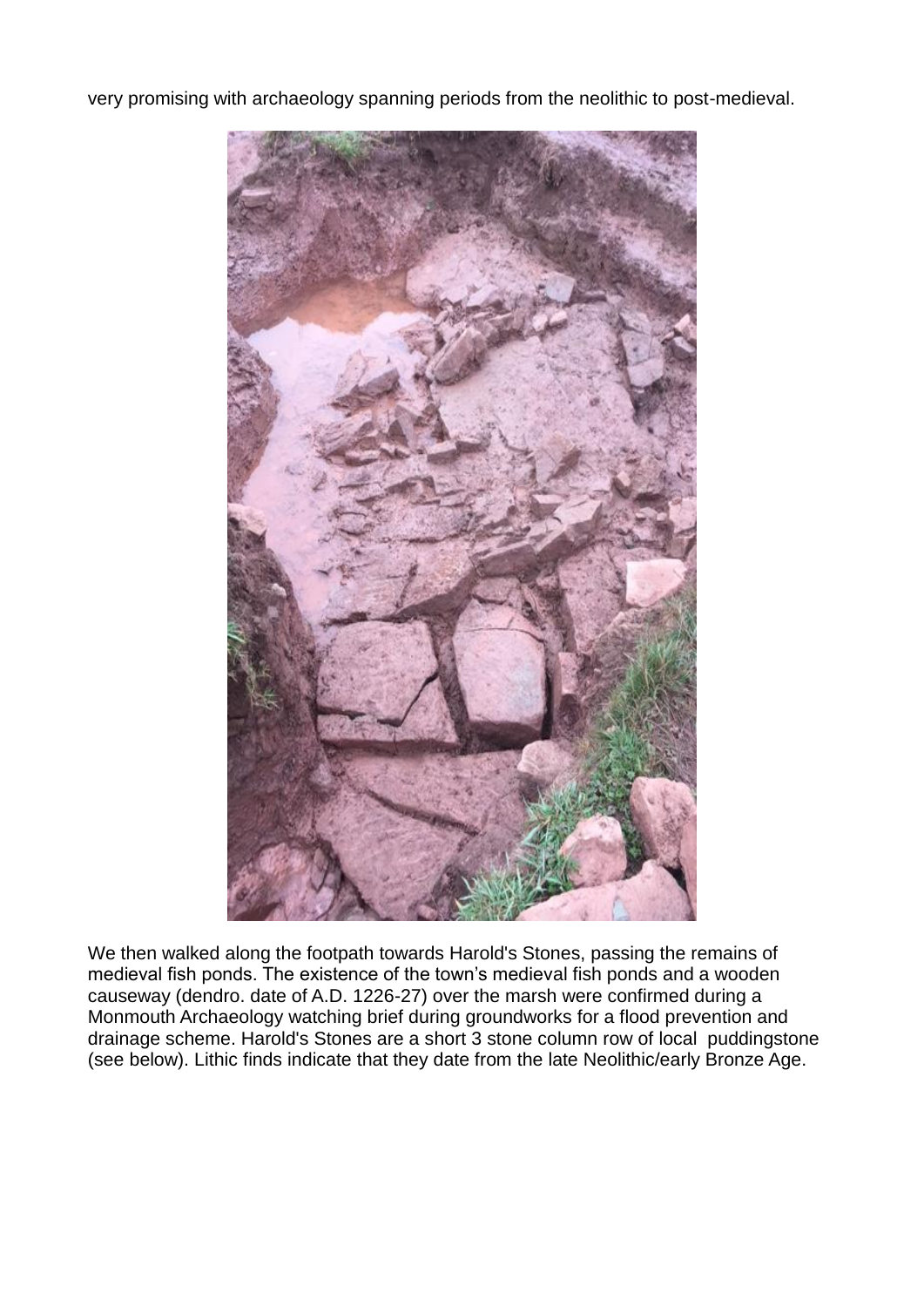

A resistivity survey by the University of Wales (Newport) in 2002 indicated a circular enclosure, approximately 50m in diameter, to the west of the stones. A targetted excavation in 2003 found a large shallow ditch, two small flint blades and one flint flake in the fill.

Our next stop was to the Twmp Terret Motte (see below).



The motte and bailey at Trelech can be identified, on the basis of size and shape, as one of the early type of castles built during the initial Norman conquest of the area. The bailey stretches to the north and may be of considerable size. The presence of Court Farm to the